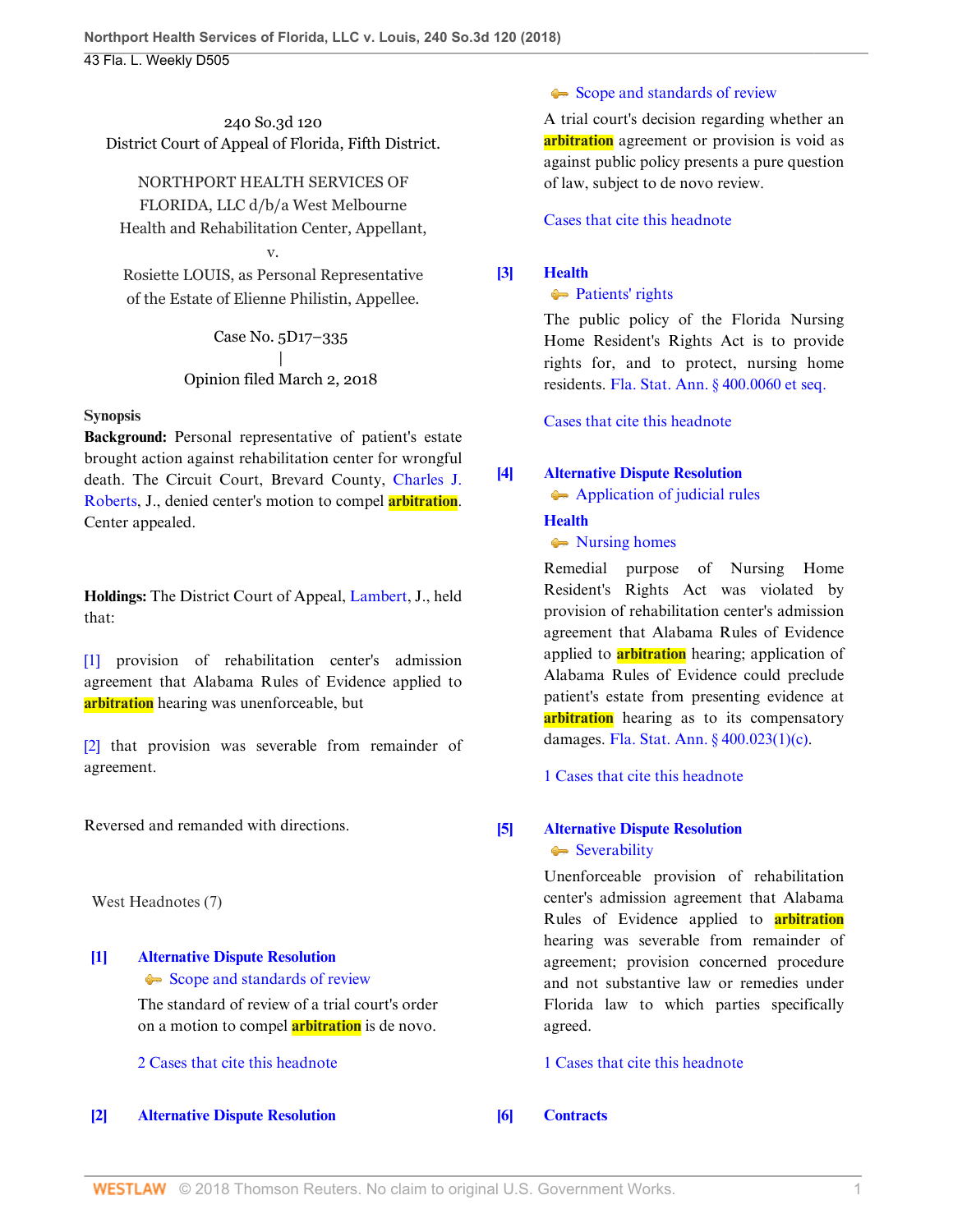#### **[Partial Illegality](http://www.westlaw.com/Browse/Home/KeyNumber/95k137/View.html?docGuid=Ic06849001e3511e8a5e6889af90df30f&originationContext=document&vr=3.0&rs=cblt1.0&transitionType=DocumentItem&contextData=(sc.Search))**

A contract is severable where with the illegal portion eliminated, there still remains of the contract valid legal promises on one side which are wholly supported by valid legal promises on the other.

### [Cases that cite this headnote](http://www.westlaw.com/Link/RelatedInformation/DocHeadnoteLink?docGuid=Ic06849001e3511e8a5e6889af90df30f&headnoteId=204391917000420180713121307&originationContext=document&vr=3.0&rs=cblt1.0&transitionType=CitingReferences&contextData=(sc.Search))

## <span id="page-1-2"></span>**[\[7\]](#page-2-4) [Alternative Dispute Resolution](http://www.westlaw.com/Browse/Home/KeyNumber/25T/View.html?docGuid=Ic06849001e3511e8a5e6889af90df30f&originationContext=document&vr=3.0&rs=cblt1.0&transitionType=DocumentItem&contextData=(sc.Search))** [Severability](http://www.westlaw.com/Browse/Home/KeyNumber/25Tk140/View.html?docGuid=Ic06849001e3511e8a5e6889af90df30f&originationContext=document&vr=3.0&rs=cblt1.0&transitionType=DocumentItem&contextData=(sc.Search))

The dispositive issue of whether a void **clause** or **clauses** invalidate an entire **arbitration** agreement is whether the offending **clause** goes to the very essence of the agreement.

#### [Cases that cite this headnote](http://www.westlaw.com/Link/RelatedInformation/DocHeadnoteLink?docGuid=Ic06849001e3511e8a5e6889af90df30f&headnoteId=204391917000520180713121307&originationContext=document&vr=3.0&rs=cblt1.0&transitionType=CitingReferences&contextData=(sc.Search))

**\*121** Non–Final Appeal from the Circuit Court for Brevard County, [Charles J. Roberts,](http://www.westlaw.com/Link/Document/FullText?findType=h&pubNum=176284&cite=0281851601&originatingDoc=Ic06849001e3511e8a5e6889af90df30f&refType=RQ&originationContext=document&vr=3.0&rs=cblt1.0&transitionType=DocumentItem&contextData=(sc.Search)) Judge.

#### **Attorneys and Law Firms**

[Lissette M. Gonzalez](http://www.westlaw.com/Link/Document/FullText?findType=h&pubNum=176284&cite=0494572099&originatingDoc=Ic06849001e3511e8a5e6889af90df30f&refType=RQ&originationContext=document&vr=3.0&rs=cblt1.0&transitionType=DocumentItem&contextData=(sc.Search)) and [Scott A. Cole,](http://www.westlaw.com/Link/Document/FullText?findType=h&pubNum=176284&cite=0197838601&originatingDoc=Ic06849001e3511e8a5e6889af90df30f&refType=RQ&originationContext=document&vr=3.0&rs=cblt1.0&transitionType=DocumentItem&contextData=(sc.Search)) of Cole, Scott & Kissane, P.A., Miami, for Appellant.

[Douglas F. Eaton](http://www.westlaw.com/Link/Document/FullText?findType=h&pubNum=176284&cite=0338095201&originatingDoc=Ic06849001e3511e8a5e6889af90df30f&refType=RQ&originationContext=document&vr=3.0&rs=cblt1.0&transitionType=DocumentItem&contextData=(sc.Search)), of Eaton & Wolk, PL, Miami, for Appellee.

## **Opinion**

## [LAMBERT](http://www.westlaw.com/Link/Document/FullText?findType=h&pubNum=176284&cite=0279934901&originatingDoc=Ic06849001e3511e8a5e6889af90df30f&refType=RQ&originationContext=document&vr=3.0&rs=cblt1.0&transitionType=DocumentItem&contextData=(sc.Search)), J.

<span id="page-1-3"></span>Northport Health Services of Florida, LLC d/b/a West Melbourne Health and Rehabilitation Center ("Northport") appeals a non-final order denying its motion to compel **arbitration**. [1](#page-2-5) The trial court found the parties' **arbitration** agreement to be "vague, confusing and conflicting" and that it was unenforceable for being void as against public policy because it limited the ability of the Appellee, Rosiette Louis, as personal representative of the Estate of Elienne Philistin ("Estate") to recover damages and increased her evidentiary burden of proof. We reverse and remand to the trial court to sever the provision in the **arbitration** agreement that requires the application of Alabama law to the admissibility of evidence at the **arbitration** hearing.

<span id="page-1-4"></span>Elienne Philistin was admitted to the West Melbourne Health and Rehabilitation Center on August 7, 2015, and resided there until she died on September 25, 2015. On the date of her admission, Philistin's daughter, Rosiette Louis, with power of attorney on behalf of her mother, executed an admission agreement<sup>[2](#page-2-6)</sup> that contained the **arbitration** agreement before the court in which the parties agreed to resolve any disputes between them by binding **arbitration** and specifically waived **\*122** the right to have any dispute resolved in a court of law before a judge or jury.

<span id="page-1-6"></span><span id="page-1-5"></span>Estate filed suit against Northport alleging that Northport's failure to comply with its statutory duties under the Florida Nursing Home Resident's Rights Act<sup>[3](#page-3-0)</sup> ("Act") was the proximate cause of Philistin's wrongful death. Northport moved to compel **arbitration**. Estate responded by asserting that the agreement to **arbitrate** was void and unenforceable for two reasons. First, while acknowledging that the agreement expressly required the **arbitrator** to apply Florida's substantive law, its law of remedies,  $\frac{4}{3}$  $\frac{4}{3}$  $\frac{4}{3}$  and the evidentiary burden of proof applicable in Florida in these types of cases, Estate nevertheless contended that a separate provision contained in paragraph 8 of the **arbitration** agreement, stating that the admissibility of evidence at the **arbitration** hearing shall be determined in accordance with the Alabama Rules of Evidence, improperly limited its ability to recover compensatory damages because only punitive damages are recoverable in wrongful death claims in Alabama. *See [Ala. Power Co. v. Turner](http://www.westlaw.com/Link/Document/FullText?findType=Y&serNum=1991048000&pubNum=0000735&originatingDoc=Ic06849001e3511e8a5e6889af90df30f&refType=RP&originationContext=document&vr=3.0&rs=cblt1.0&transitionType=DocumentItem&contextData=(sc.Search))*, 575 So.2d 551 [\(Ala. 1991\)](http://www.westlaw.com/Link/Document/FullText?findType=Y&serNum=1991048000&pubNum=0000735&originatingDoc=Ic06849001e3511e8a5e6889af90df30f&refType=RP&originationContext=document&vr=3.0&rs=cblt1.0&transitionType=DocumentItem&contextData=(sc.Search)). Second, Estate argued that another provision within the same paragraph required the application of the Alabama Rules of Civil Procedure to all pre-hearing discovery, which Estate asserted improperly limited it to discovery of only those negligent acts or omissions that it was able to identify at the outset of the lawsuit. The trial court granted Estate's motion, finding that the **arbitration** agreement violated public policy and was void because it limits Estate's ability to recover all available damages and also increased its evidentiary burden of proof. The court also ruled that these two provisions in paragraph 8 of the **arbitration** agreement were not severable from the rest of the agreement "because it will create more confusion among **arbitrators** regarding applicable procedures and evidence rules."

<span id="page-1-1"></span><span id="page-1-0"></span>**[\[1](#page-0-2)] [\[2](#page-0-3)]** The standard of review of a trial court's order on a motion to compel **arbitration** is de novo. *See [Laizure](http://www.westlaw.com/Link/Document/FullText?findType=Y&serNum=2023207816&pubNum=0003926&originatingDoc=Ic06849001e3511e8a5e6889af90df30f&refType=RP&fi=co_pp_sp_3926_1256&originationContext=document&vr=3.0&rs=cblt1.0&transitionType=DocumentItem&contextData=(sc.Search)#co_pp_sp_3926_1256)*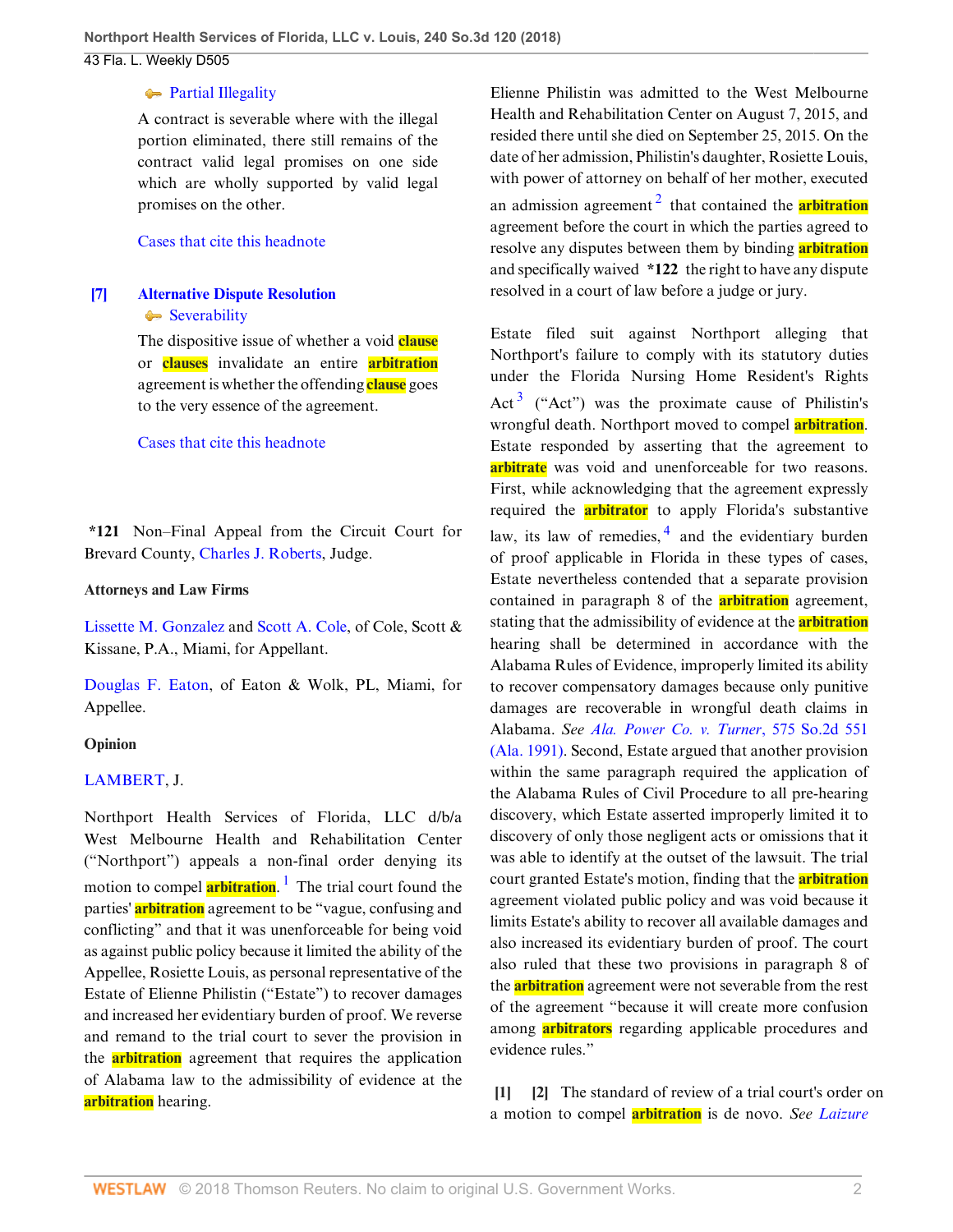*v. Avante at Leesburg, Inc.*[, 44 So.3d 1254, 1256 \(Fla.](http://www.westlaw.com/Link/Document/FullText?findType=Y&serNum=2023207816&pubNum=0003926&originatingDoc=Ic06849001e3511e8a5e6889af90df30f&refType=RP&fi=co_pp_sp_3926_1256&originationContext=document&vr=3.0&rs=cblt1.0&transitionType=DocumentItem&contextData=(sc.Search)#co_pp_sp_3926_1256) [5th DCA 2010\).](http://www.westlaw.com/Link/Document/FullText?findType=Y&serNum=2023207816&pubNum=0003926&originatingDoc=Ic06849001e3511e8a5e6889af90df30f&refType=RP&fi=co_pp_sp_3926_1256&originationContext=document&vr=3.0&rs=cblt1.0&transitionType=DocumentItem&contextData=(sc.Search)#co_pp_sp_3926_1256) Additionally, "a] trial court's decision regarding whether an **arbitration** agreement or provision is void as against public policy presents 'a pure question of law, subject to de novo review.' " *[Fi–Evergreen Woods,](http://www.westlaw.com/Link/Document/FullText?findType=Y&serNum=2030932940&pubNum=0003926&originatingDoc=Ic06849001e3511e8a5e6889af90df30f&refType=RP&fi=co_pp_sp_3926_862&originationContext=document&vr=3.0&rs=cblt1.0&transitionType=DocumentItem&contextData=(sc.Search)#co_pp_sp_3926_862) LLC v. Estate of Vrastil*[, 118 So.3d 859, 862 \(Fla. 5th DCA](http://www.westlaw.com/Link/Document/FullText?findType=Y&serNum=2030932940&pubNum=0003926&originatingDoc=Ic06849001e3511e8a5e6889af90df30f&refType=RP&fi=co_pp_sp_3926_862&originationContext=document&vr=3.0&rs=cblt1.0&transitionType=DocumentItem&contextData=(sc.Search)#co_pp_sp_3926_862) [2013\)](http://www.westlaw.com/Link/Document/FullText?findType=Y&serNum=2030932940&pubNum=0003926&originatingDoc=Ic06849001e3511e8a5e6889af90df30f&refType=RP&fi=co_pp_sp_3926_862&originationContext=document&vr=3.0&rs=cblt1.0&transitionType=DocumentItem&contextData=(sc.Search)#co_pp_sp_3926_862) (quoting *[Shotts v. OP Winter Haven, Inc.](http://www.westlaw.com/Link/Document/FullText?findType=Y&serNum=2026556139&pubNum=0003926&originatingDoc=Ic06849001e3511e8a5e6889af90df30f&refType=RP&fi=co_pp_sp_3926_471&originationContext=document&vr=3.0&rs=cblt1.0&transitionType=DocumentItem&contextData=(sc.Search)#co_pp_sp_3926_471)*, 86 So.3d [456, 471 \(Fla. 2011\)](http://www.westlaw.com/Link/Document/FullText?findType=Y&serNum=2026556139&pubNum=0003926&originatingDoc=Ic06849001e3511e8a5e6889af90df30f&refType=RP&fi=co_pp_sp_3926_471&originationContext=document&vr=3.0&rs=cblt1.0&transitionType=DocumentItem&contextData=(sc.Search)#co_pp_sp_3926_471) ).

<span id="page-2-1"></span><span id="page-2-0"></span>**[\[3](#page-0-4)] [\[4](#page-0-0)]** The public policy of the Florida Nursing Home Resident's Rights Act is to provide rights for, and to protect, nursing home residents. *Shotts*[, 86 So.3d at 474](http://www.westlaw.com/Link/Document/FullText?findType=Y&serNum=2026556139&pubNum=0003926&originatingDoc=Ic06849001e3511e8a5e6889af90df30f&refType=RP&fi=co_pp_sp_3926_474&originationContext=document&vr=3.0&rs=cblt1.0&transitionType=DocumentItem&contextData=(sc.Search)#co_pp_sp_3926_474). Under the Act, a resident may recover actual and punitive damages for the violation of these rights or for negligence, [§ 400.023\(1\)\(c\), Fla. Stat. \(2016\)](http://www.westlaw.com/Link/Document/FullText?findType=L&pubNum=1000006&cite=FLSTS400.023&originatingDoc=Ic06849001e3511e8a5e6889af90df30f&refType=SP&originationContext=document&vr=3.0&rs=cblt1.0&transitionType=DocumentItem&contextData=(sc.Search)#co_pp_626f000023d46), and there are no caps for pain and suffering damages. Here, while the **arbitration** agreement specifically provides that the **arbitrator** apply Florida substantive law, including its law of remedies, which allow for an award of both compensatory and punitive damages, the application of the Alabama Rules of Evidence under the **arbitration** agreement may preclude Estate from presenting evidence at the **arbitration** hearing as to its compensatory damages, contrary to the remedial purpose of the Act.

<span id="page-2-2"></span>**\*123 [\[5](#page-0-1)]** Northport reminds the court that in *[Hancock](http://www.westlaw.com/Link/Document/FullText?findType=Y&serNum=2034831782&pubNum=0003926&originatingDoc=Ic06849001e3511e8a5e6889af90df30f&refType=RP&originationContext=document&vr=3.0&rs=cblt1.0&transitionType=DocumentItem&contextData=(sc.Search)) [v. Northport Health Services of Florida, LLC](http://www.westlaw.com/Link/Document/FullText?findType=Y&serNum=2034831782&pubNum=0003926&originatingDoc=Ic06849001e3511e8a5e6889af90df30f&refType=RP&originationContext=document&vr=3.0&rs=cblt1.0&transitionType=DocumentItem&contextData=(sc.Search))*, 150 So.3d [1262 \(Fla. 5th DCA 2014\),](http://www.westlaw.com/Link/Document/FullText?findType=Y&serNum=2034831782&pubNum=0003926&originatingDoc=Ic06849001e3511e8a5e6889af90df30f&refType=RP&originationContext=document&vr=3.0&rs=cblt1.0&transitionType=DocumentItem&contextData=(sc.Search)) we affirmed an order compelling **arbitration**, determining that these identical **arbitration** provisions in the **arbitration** agreement did not limit a resident's available remedies under the Act and that no convincing argument was made as to why the application of Alabama's procedural rules would be problematic. [150 So.3d at 1263.](http://www.westlaw.com/Link/Document/FullText?findType=Y&serNum=2034831782&pubNum=0003926&originatingDoc=Ic06849001e3511e8a5e6889af90df30f&refType=RP&fi=co_pp_sp_3926_1263&originationContext=document&vr=3.0&rs=cblt1.0&transitionType=DocumentItem&contextData=(sc.Search)#co_pp_sp_3926_1263) Estate responds that *[Hancock](http://www.westlaw.com/Link/Document/FullText?findType=Y&serNum=2034831782&pubNum=0003926&originatingDoc=Ic06849001e3511e8a5e6889af90df30f&refType=RP&originationContext=document&vr=3.0&rs=cblt1.0&transitionType=DocumentItem&contextData=(sc.Search))* is not dispositive because the appellant there did not raise the specific argument being raised here as to the unenforceability of the agreement. Northport alternatively asserts that the **arbitration** agreement contains a severability **clause** providing that in the event any provision of the agreement is held to be unenforceable for any reason, the remainder of the agreement "shall remain in full force and effect and shall be enforceable in accordance with its terms."

<span id="page-2-4"></span><span id="page-2-3"></span>**[\[6](#page-0-5)] [\[7](#page-1-2)]** A "contract is severable where ... with the illegal portion eliminated, there still remains of the contract valid legal promises on one side which are wholly supported by valid legal promises on the other." *Shotts*[, 86 So.3d at](http://www.westlaw.com/Link/Document/FullText?findType=Y&serNum=2026556139&pubNum=0003926&originatingDoc=Ic06849001e3511e8a5e6889af90df30f&refType=RP&fi=co_pp_sp_3926_475&originationContext=document&vr=3.0&rs=cblt1.0&transitionType=DocumentItem&contextData=(sc.Search)#co_pp_sp_3926_475) [475](http://www.westlaw.com/Link/Document/FullText?findType=Y&serNum=2026556139&pubNum=0003926&originatingDoc=Ic06849001e3511e8a5e6889af90df30f&refType=RP&fi=co_pp_sp_3926_475&originationContext=document&vr=3.0&rs=cblt1.0&transitionType=DocumentItem&contextData=(sc.Search)#co_pp_sp_3926_475) (quoting *[Local No. 234 of United Ass'n of Journeymen](http://www.westlaw.com/Link/Document/FullText?findType=Y&serNum=1953115221&pubNum=0000735&originatingDoc=Ic06849001e3511e8a5e6889af90df30f&refType=RP&fi=co_pp_sp_735_821&originationContext=document&vr=3.0&rs=cblt1.0&transitionType=DocumentItem&contextData=(sc.Search)#co_pp_sp_735_821) [& Apprentices of Plumbing & Pipefitting Indus. of U.S. &](http://www.westlaw.com/Link/Document/FullText?findType=Y&serNum=1953115221&pubNum=0000735&originatingDoc=Ic06849001e3511e8a5e6889af90df30f&refType=RP&fi=co_pp_sp_735_821&originationContext=document&vr=3.0&rs=cblt1.0&transitionType=DocumentItem&contextData=(sc.Search)#co_pp_sp_735_821) [Can. v. Henley & Beckwith, Inc.](http://www.westlaw.com/Link/Document/FullText?findType=Y&serNum=1953115221&pubNum=0000735&originatingDoc=Ic06849001e3511e8a5e6889af90df30f&refType=RP&fi=co_pp_sp_735_821&originationContext=document&vr=3.0&rs=cblt1.0&transitionType=DocumentItem&contextData=(sc.Search)#co_pp_sp_735_821)*, 66 So.2d 818, 821–22 [\(Fla. 1953\)](http://www.westlaw.com/Link/Document/FullText?findType=Y&serNum=1953115221&pubNum=0000735&originatingDoc=Ic06849001e3511e8a5e6889af90df30f&refType=RP&fi=co_pp_sp_735_821&originationContext=document&vr=3.0&rs=cblt1.0&transitionType=DocumentItem&contextData=(sc.Search)#co_pp_sp_735_821) ). The dispositive issue of whether a void **clause** or **clauses** invalidate the entire **arbitration** agreement is whether the offending **clause** goes to "the very essence of the agreement." *[Rockledge NH, LLC v. Miley By &](http://www.westlaw.com/Link/Document/FullText?findType=Y&serNum=2041686429&pubNum=0003926&originatingDoc=Ic06849001e3511e8a5e6889af90df30f&refType=RP&fi=co_pp_sp_3926_248&originationContext=document&vr=3.0&rs=cblt1.0&transitionType=DocumentItem&contextData=(sc.Search)#co_pp_sp_3926_248) Through Miley,* [219 So.3d 246, 248 \(Fla. 5th DCA 2017\)](http://www.westlaw.com/Link/Document/FullText?findType=Y&serNum=2041686429&pubNum=0003926&originatingDoc=Ic06849001e3511e8a5e6889af90df30f&refType=RP&fi=co_pp_sp_3926_248&originationContext=document&vr=3.0&rs=cblt1.0&transitionType=DocumentItem&contextData=(sc.Search)#co_pp_sp_3926_248) (quoting *Shotts*[, 86 So.3d at 478\)](http://www.westlaw.com/Link/Document/FullText?findType=Y&serNum=2026556139&pubNum=0003926&originatingDoc=Ic06849001e3511e8a5e6889af90df30f&refType=RP&fi=co_pp_sp_3926_478&originationContext=document&vr=3.0&rs=cblt1.0&transitionType=DocumentItem&contextData=(sc.Search)#co_pp_sp_3926_478).

Estate is correct that the appellant in *[Hancock](http://www.westlaw.com/Link/Document/FullText?findType=Y&serNum=2034831782&pubNum=0003926&originatingDoc=Ic06849001e3511e8a5e6889af90df30f&refType=RP&originationContext=document&vr=3.0&rs=cblt1.0&transitionType=DocumentItem&contextData=(sc.Search))* did not raise the specific argument being made here. Nevertheless, we conclude that the provision of the **arbitration** agreement requiring application of the Alabama Rules of Evidence at the **arbitration** hearing is severable because it concerns procedure and not the substantive law or remedies under Florida law to which the parties specifically agreed. Thus, this provision does not go to the "very essence" of the **arbitration** agreement. Lastly, we again hold, as we did in *[Hancock](http://www.westlaw.com/Link/Document/FullText?findType=Y&serNum=2034831782&pubNum=0003926&originatingDoc=Ic06849001e3511e8a5e6889af90df30f&refType=RP&originationContext=document&vr=3.0&rs=cblt1.0&transitionType=DocumentItem&contextData=(sc.Search))*, that no convincing argument has been raised as to why the application of the Alabama Rules of Civil Procedure to the parties' conduct of pre-hearing discovery is problematic. Accordingly, we hold that the trial court erred in denying the motion to compel **arbitration**.

REVERSED and REMANDED with directions that the trial court grant Northport's motion to compel and sever from the **arbitration** agreement the provision applying the Alabama Rules of Evidence to the admissibility of evidence at the **arbitration** hearing.

[COHEN](http://www.westlaw.com/Link/Document/FullText?findType=h&pubNum=176284&cite=0153534101&originatingDoc=Ic06849001e3511e8a5e6889af90df30f&refType=RQ&originationContext=document&vr=3.0&rs=cblt1.0&transitionType=DocumentItem&contextData=(sc.Search)), C.J. and [EISNAUGLE](http://www.westlaw.com/Link/Document/FullText?findType=h&pubNum=176284&cite=0331508799&originatingDoc=Ic06849001e3511e8a5e6889af90df30f&refType=RQ&originationContext=document&vr=3.0&rs=cblt1.0&transitionType=DocumentItem&contextData=(sc.Search)), J., concur.

**All Citations**

240 So.3d 120, 43 Fla. L. Weekly D505

#### Footnotes

- <span id="page-2-5"></span>[1](#page-1-3) We have jurisdiction. See [Fla. R. App. P. 9.130\(a\)\(3\)\(C\)\(iv\).](http://www.westlaw.com/Link/Document/FullText?findType=L&pubNum=1005181&cite=FLSTRAPR9.130&originatingDoc=Ic06849001e3511e8a5e6889af90df30f&refType=LQ&originationContext=document&vr=3.0&rs=cblt1.0&transitionType=DocumentItem&contextData=(sc.Search))
- <span id="page-2-6"></span>[2](#page-1-4) Neither party disputes the validity of the power of attorney or that Louis properly exercised her authority on behalf of her mother.